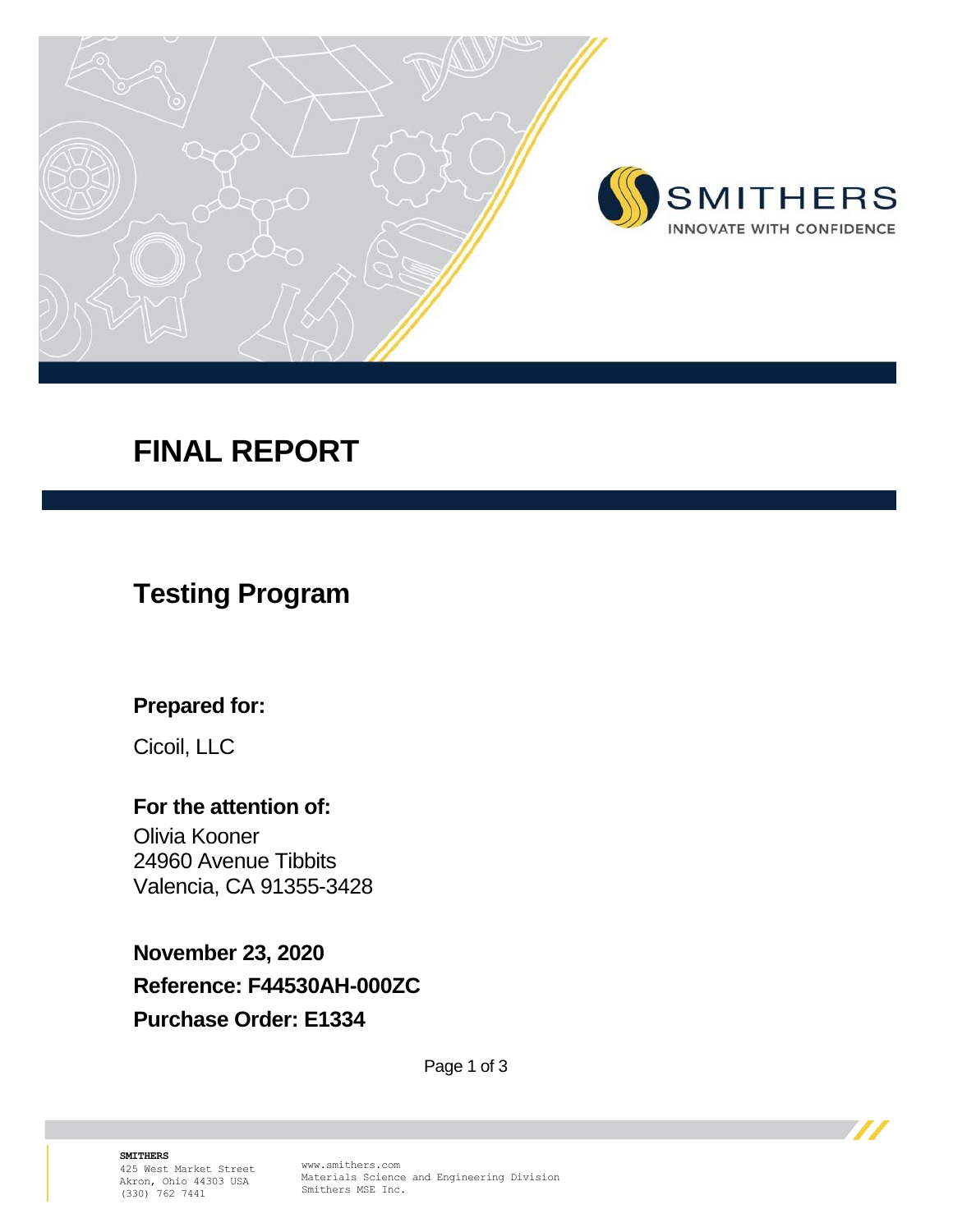

SUBJECT: The above mentioned firm submitted (1) sample for testing identified as

• Flexx-Sil 700-70

TESTING: Low Temperature Brittle Point ASTM D2137

Mill **\_\_\_\_\_\_\_\_\_\_\_\_\_\_\_\_\_\_\_\_\_\_\_\_\_\_\_\_\_ \_\_\_\_\_\_\_\_\_\_\_\_\_\_\_\_\_\_\_\_\_\_\_\_\_\_\_\_\_**

**APPROVED BY: REVIEWED BY: Smithers MSE Inc. Smithers MSE Inc.**

**Jeff Marek Test Engineer Test Engineer / Lab Supervisor Akron Laboratories Akron Laboratories**

**JW/eec**

The information herein is privileged and intended only for the use of addressee. If you have received this communication in error, please notify us immediately and you are hereby notified that copying or distribution of this communication is prohibited. The results reported herein relate solely to the materials tested and the methods described herein. This test report shall not be reproduced, except in full, without approval of Smithers MSE, Inc. If there are to be any corrections to this report, they will be made in a supplemental report indicated by a revision date. Uncertainty budgets are available upon request, where applicable